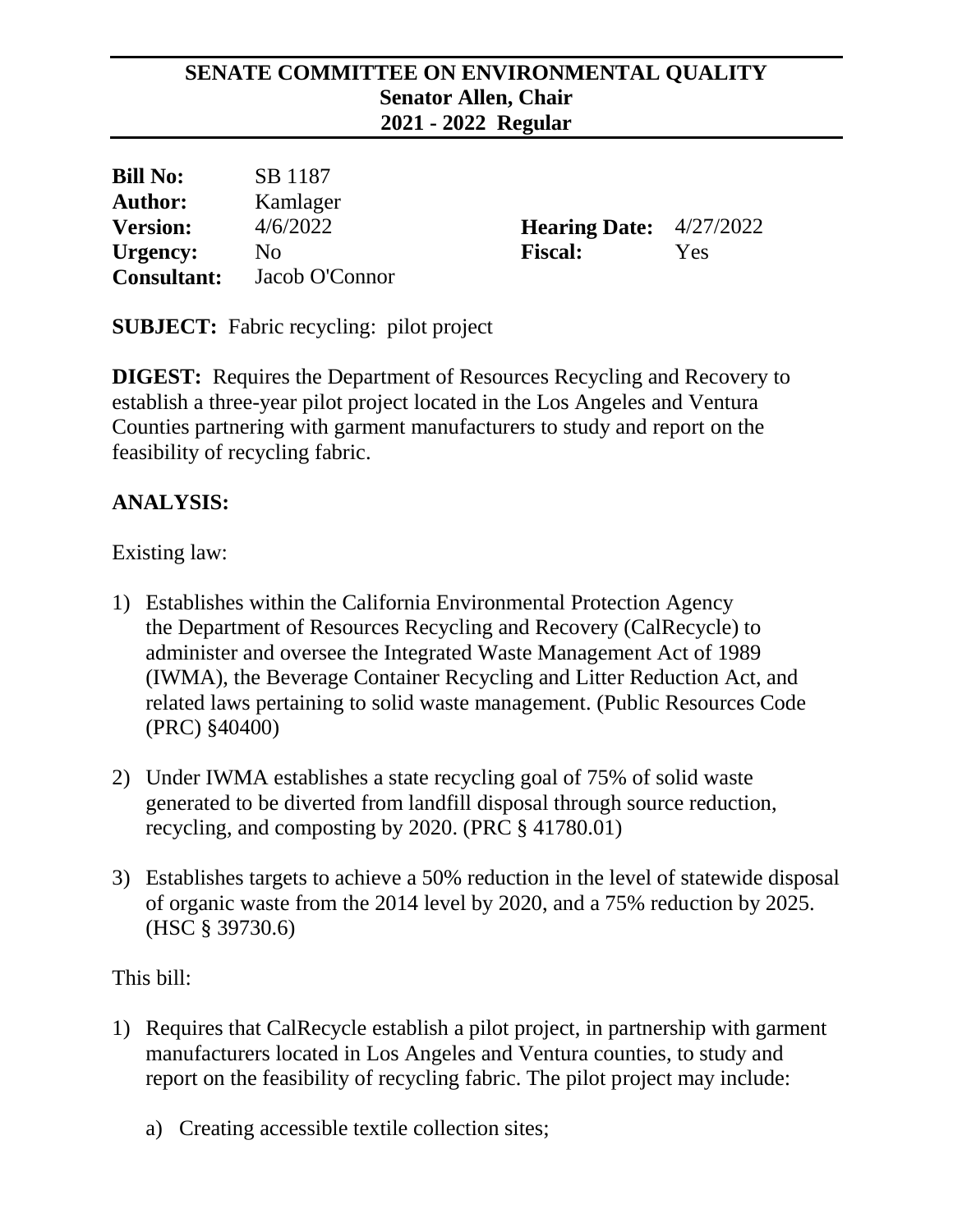- b) Developing a hub or consolidating pre-consumer textile scraps to facilitate the use of those materials by other businesses;
- c) Remanufacturing of fibers;
- d) Increasing capacity to sort textiles to create cleaner and more uniform material streams; and
- e) Community engagement and education on impacts of and alternatives to "fast fashion."
- 2) Requires the pilot project to annually report to CalRecycle demonstrating progress towards the goals of the project, including the amount, in pounds, of textiles that were collected and diverted from disposal.
- 3) Limits the pilot project to three years and requires public posting of the conclusion of the project within six months and at least by July 1, 2027.

## **Background**

1) *Solid waste in California.* For three decades CalRecycle has been tasked with reducing disposal of municipal solid waste and promoting recycling in California through the IWMA. Under IWMA, the state has established a statewide 75% reduction, recycling, and composting goal by 2020. Additionally, the state has established a target of a 75% reduction in the level of disposal of organic waste from the 2014 level by 2025.

According to CalRecycle's State of Disposal and Recycling Report for Calendar Year 2020, published in December 2021, approximately 77.4 million tons of material was generated in 2020; with about 52% sent to landfills; 17% exported as recyclables; 12% composted, anaerobically digested or mulched; and 13% either recycled or source reduced. According to the report: "We are falling far short of our 75 percent recycling goal and face clear evidence that an economy driven by resource extraction and single-use disposable products continues to endanger our people and imperil our planet."

2) *"Fast fashion" leads to large amounts of textile waste.* "Fast fashion" is an approach to the design, creation, and marketing of clothing fashions that emphasizes making fashion trends quickly and cheaply available to consumers. By quickly cycling through styles retailers are able to incentivize shopping, which has led to a doubling of clothing production from 2000 to 2014. The increase of production carries a host of concerns ranging from the greenhouse gas emissions of clothing production to the often poor wages and working conditions of textile manufacturers. This bill focuses on the problem at the end of the garment's lifecycle. Fast fashion provides clothes to consumers for lower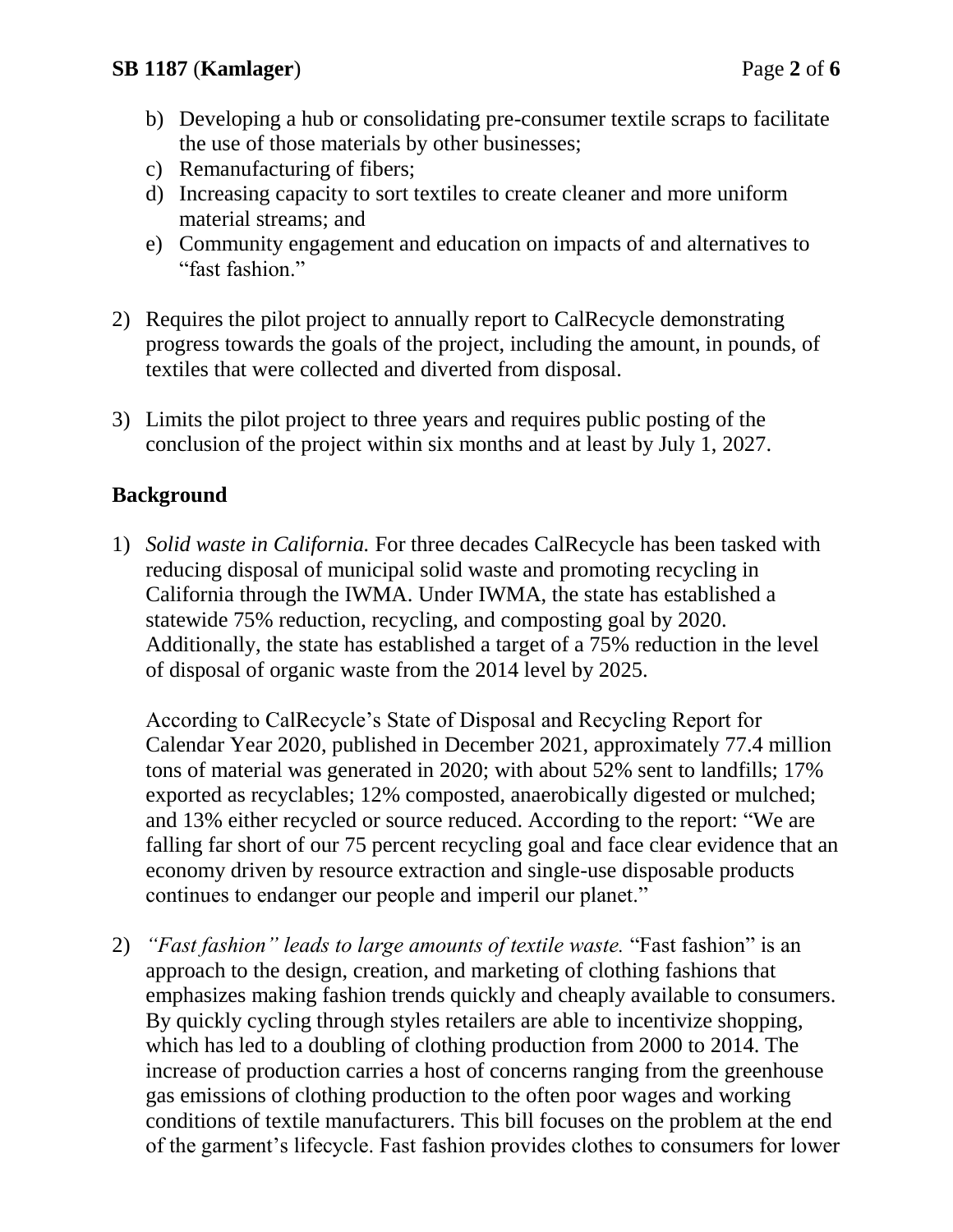prices, but in the process quality and longevity of garments is de-emphasized leading to more waste. According to CalRecycle's 2020 Facility-Based Characterization of Solid Waste in California report, textiles were the sixth most prevalent material type disposed by single-family residences in 2018. California disposed of nearly 1.2 million metric tons of textiles in 2018, making up about 3% of California's total waste stream.

3) *95% of California's textile waste is reusable or recyclable*, according to CalRecycle. That means garments or other textiles, when disposed of, still had garment material tags on them or were in a condition where they could potentially be reused. The presence of material tags is important because different textiles are made of different blends of natural and synthetic compounds. Without tags, if textiles are mixed together, it becomes impractical to determine the blends used in each product making them essentially unrecyclable.

According to CalRecycle in the current donation system only 10-15% of garments are directly resold. The majority of the remaining materials are bought by brokers and then recycled: 30% of this recycled material is cut down to make wiping cloths and rags; 20% is converted into recycled fibers for uses such as carpet padding, insulation, and pillow stuffing; 45% are sent overseas for further processing; and 5% are ultimately sent to landfills.

4) *Textile recycling and reuse requires many steps.* The recycling and reuse process begins with collection, which needs to be done at both the preconsumer phase for fabric scraps (i.e., generated while making other products) and the post-consumer phase (i.e., as people discard their garments). After collection, the textiles have to be sorted to separate reusable clothing from clothing to be recycled. Reusable clothing must then be further sorted into many subgroups, which can be very labor intensive, and then resold, often in developing countries.

Recycling of textiles is dependent on the blend of materials that they are comprised of. Cotton and other natural fibers are commonly mechanically processed by shredding, separation into fibers, and then respinning with virgin fibers into yarn. Synthetic fibers, such as polyethylene terephthalate can be mechanically processed by shredding, cleaning, molding into pellets, and then extrusion into new fibers. They can also be chemically processed; broken down into their component molecules to remove contaminants and then reformed into high-quality fibers.

### **Comments**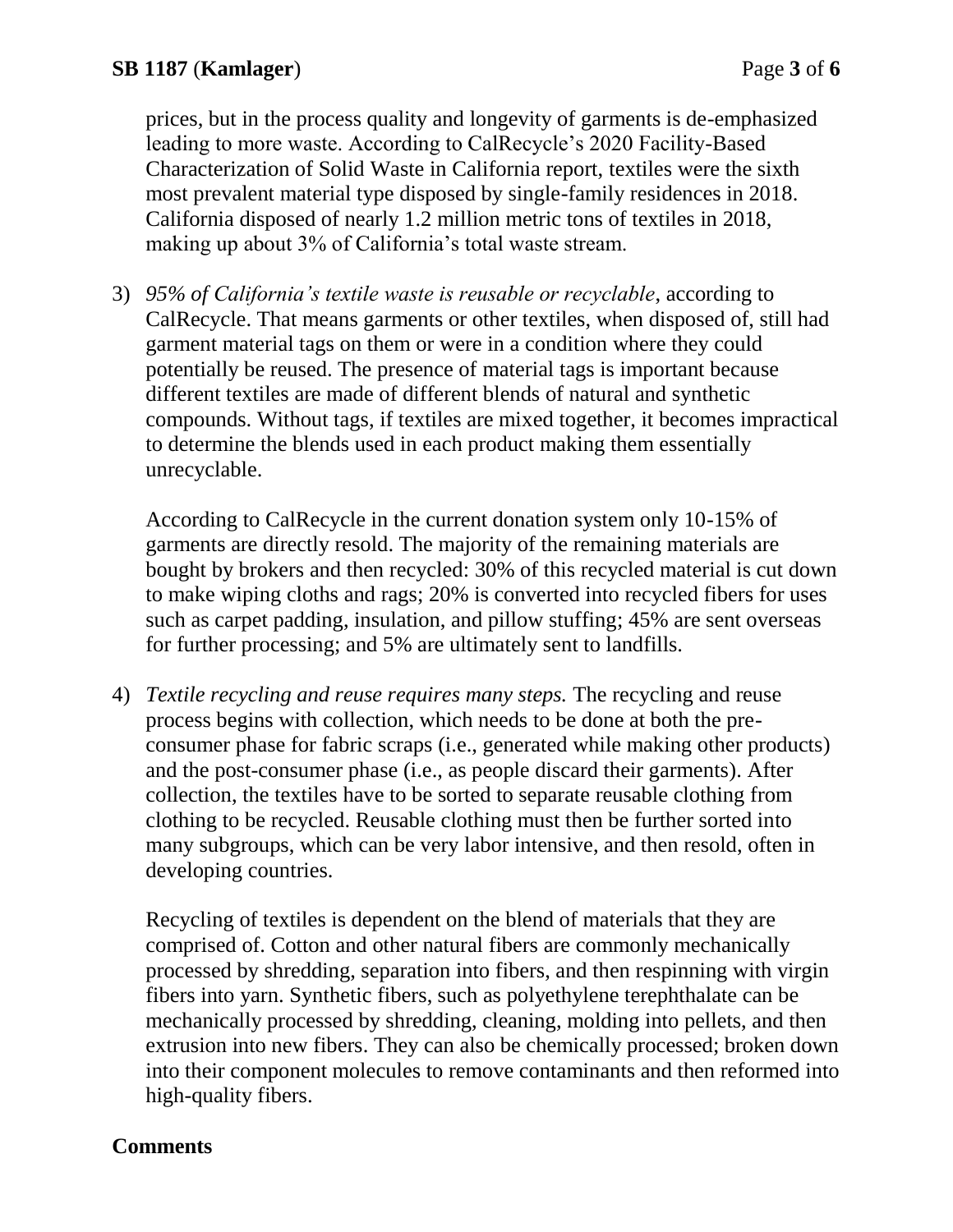- 1) *Purpose of Bill.* According to the author, "The fashion industry is one of the most influential industries in the world and they generate more textile waste than ever before. To tackle the problems and address the challenges, this pilot program will set up a collaboration between stakeholders in the fashion industry and have them act together on reducing the fashion industry's negative impact on the environment. We are all in this together and hope we will be able to make better fashion decisions in the future."
- 2) *Textiles comprise a small, but significant portion of the waste stream and have a large potential for reuse and recycling.* In order to achieve its ambitious waste reduction goals, California will need to make reductions across all areas of its waste stream. Given the high percentage of reusable and recyclable garments currently being sent to landfills, the textile industry has a great potential for reducing waste and helping establish models for circular economy practices. If California took full advantage of the recycling and reuse of its disposed clothing it could prevent over 1 million metric tons of waste being sent to landfills each year. Focusing on improving textile waste reduction will also help address California's specific goals around organic waste reduction, due to the large quantities of cotton and other organic fibers present in garments.
- 3) *Los Angeles and Ventura counties are a nexus of the fashion industry.* According to the 2014 Los Angeles Area Fashion Industry Profile by the California Fashion Association over 77,000 people were employed in the fashion industry in Los Angeles County. Los Angeles County is home to such companies as California Textile Group and American Apparel and Ventura County is home to Patagonia and Fashion Forms. Furthermore, the Los Angeles Department of Sanitation has called for policies to prohibit textile companies from discarding scraps and has contracted with the California Product Stewardship Council to conduct surveys of stakeholders for a program to work with industry partners to upcycle materials. The co-localization of textile designers, manufacturers, and engaged local government agencies creates a nexus that could potentially be developed into a hub for businesses and policies promoting a circular economy for textiles.
- *4) Committee amendments. Staff recommends the committee adopt technical amendments.*

### **Related/Prior Legislation**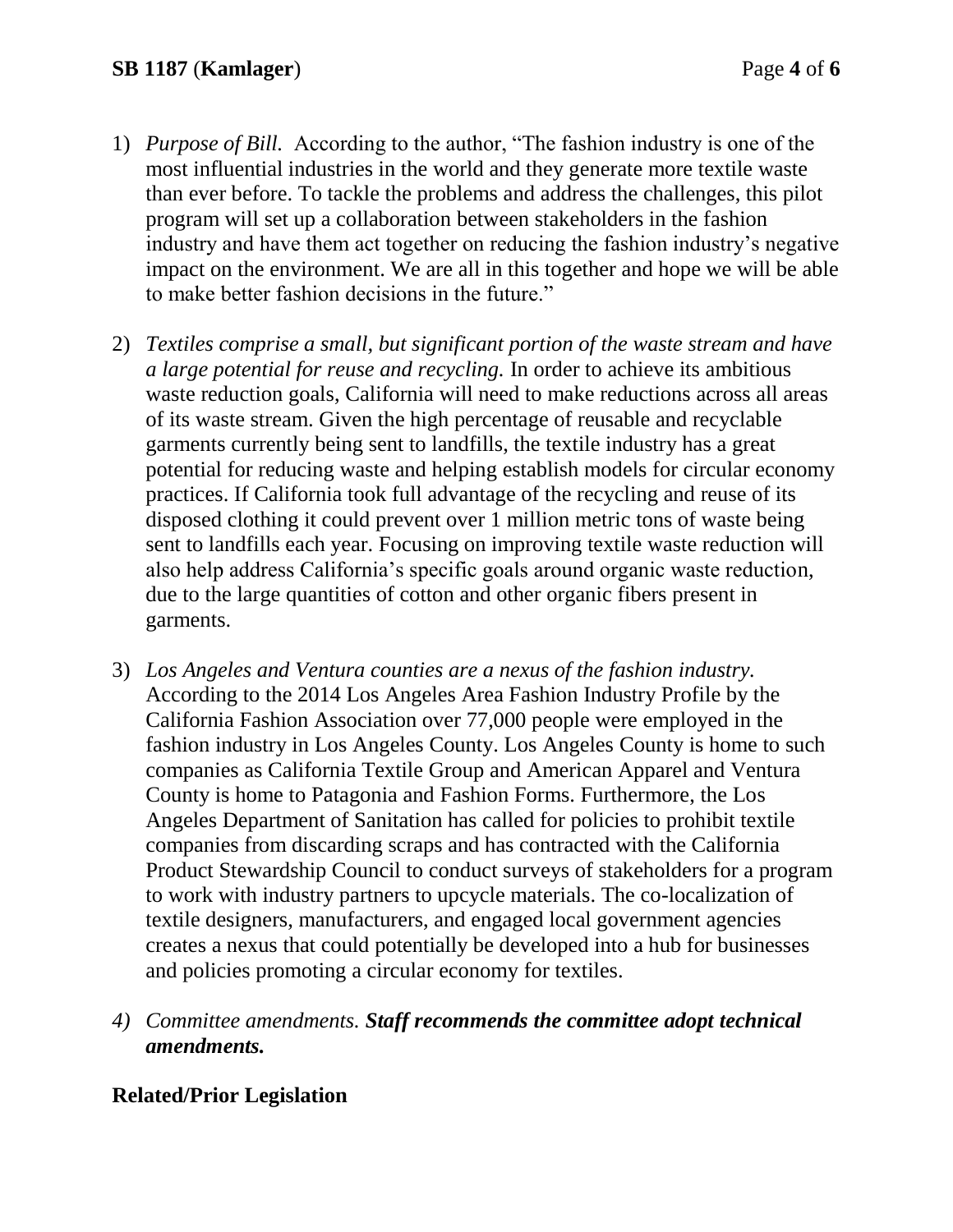### **SB 1187** (**Kamlager**) Page **5** of **6**

SB 1383 (Lara, Chapter 395, Statutes of 2016) established methane emission reduction targets for the state and established targets for CalRecycle to achieve a 50% reduction in the statewide disposal of organic waste by 2020 and a 75% reduction by 2025.

#### **SOURCE:** Author

#### **SUPPORT:**

California Product Stewardship Council Californians Against Waste Cbu Productions Climate Reality Project, San Fernando Valley Fashion Revolution USA Fibershed Gap, INC. Goodwill Industries of San Francisco, San Mateo and Marin Counties Los Angeles County Solid Waste Management Committee/integrated Waste Management Task Force Lymi, INC. Dba Reformation Regenerated Textile Industries, LLC

### **OPPOSITION:**

None received

**ARGUMENTS IN SUPPORT:** According to the Climate Reality Project, "The fashion industry is among the most polluting industries in the world. Manufacturing alone is responsible for 10% of global carbon emissions and is considered to be the second most water intensive industry. Synthetic fabrics such as polyester, spandex, and nylon are petroleum based and made using an emissions intensive process…

"Senate Bill 1187 would require the Department of Resources Recycling and Recovery to establish a pilot program of up to three years with garment manufacturers in Los Angeles and Ventura counties to study and report on the feasibility of fabric recycling within their industry. Many within the fashion industry are eager to be the change that makes fashion environmentally responsible. There is much work to be done, and much to be learned. While this bill specifically addresses recycling within the manufacturing process, it is a step in the right direction. Protocols developed here could be used to create a robust fabric recycling model. California, with its record of climate leadership should be in the forefront of addressing necessary change in this important industry."